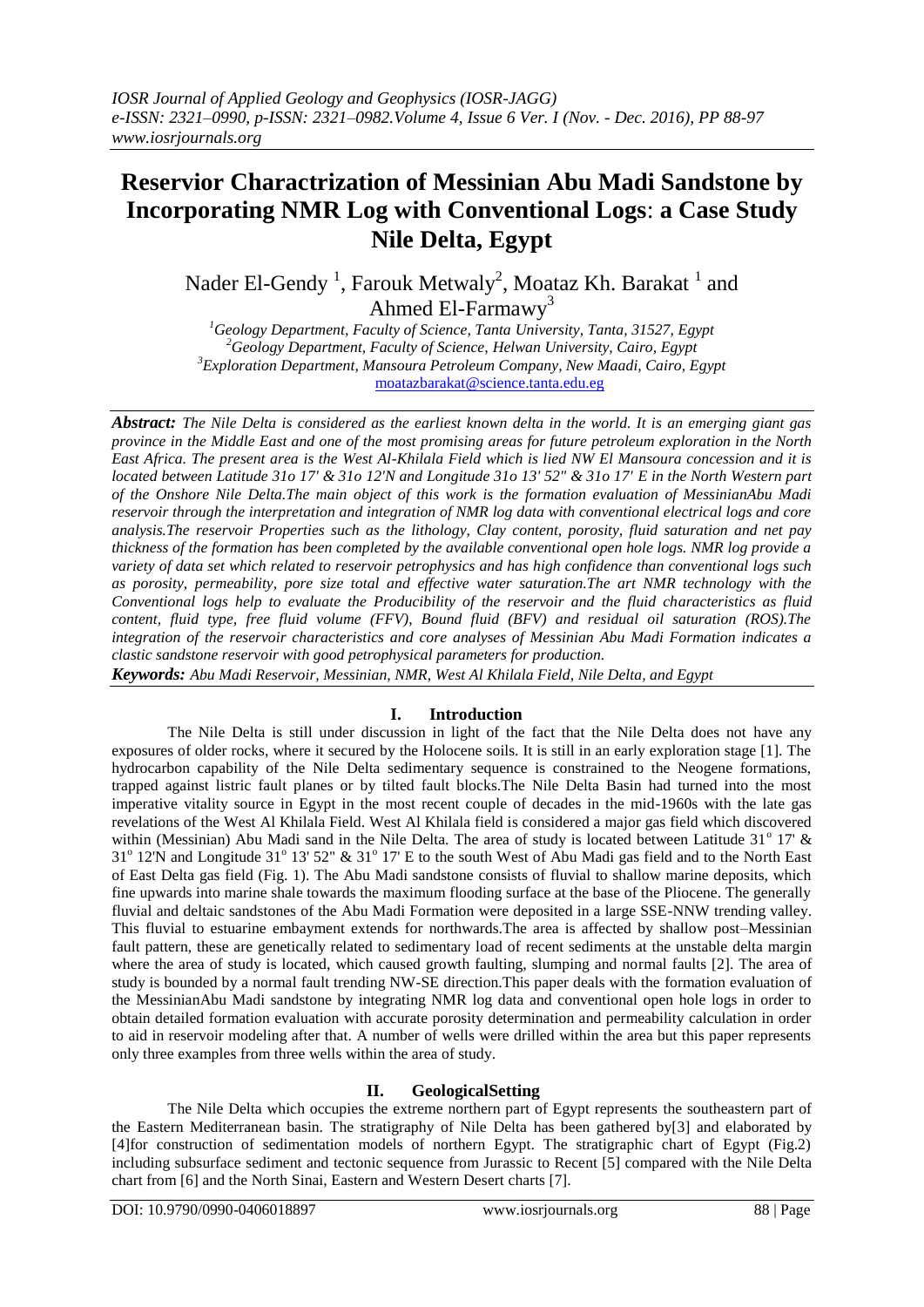The northwestern quadrant of the Delta shows a progressive shoaling through the Messinian which probably reflects both - a lowering of the Mediterranean Sea level and progradation of the shelf. At the end of the Messinian interval, global sea level fell significantly, and the isolated Mediterranean Sea was drastically lowered by the 'Messinian salinity crisis' [8].The Upper Miocene (Messinian) Abu Madi Formation are composed of large, thick layers of rarely conglomeratic sands, interbedded with clay layers which become thicker and more frequent in the upper part of the Formation. The sand is quartzitic, variable in grain size and almost loose. The conglomeratic levels in a sandy matrix in the lower part of the Formation exhibit the lower unconformity. The Abu Madi sandstones have consistently proved to be the best reservoirs in the Nile Delta, as they have a high porosity with an average of 21%. The majority of fields produce from Abu Madi Formation [7]. These sandstones are considered as the main gas-producing horizons in the Nile Delta area.The delta is divided into two sub provinces by a faulted hinge line running WNW to ESW acres the area at the latitude of the Kafr El Sheikh city (Fig.3)[9]. This hinge line is the most significant structural feature of the Nile Delta region and is known as the faulted flexure that it separates the south delta province from the north delta basin [10&11]. In the southern delta province, the subsurface structure is complicated by the interaction between tectonic elements of different ages and with different orientation on these structures is superimposed. These are The ENE and NE trending folds of Late Cretaceous to Eocene age (the Syrian arc folds). The Oligocene to Early Miocene NW-SE trending faults which were associated with a major uplift in the south coupled with basaltic extrusion. The Late Miocene and Pliocene delta subsidence was mainly concentrated along the axis of the Nile valley.

## **III. Material and Methodology**

The available data for this study were completed data from three wells (West Al Khilala-1, West Al Khilala-2, and West Al Khilala-5) which are located in West Al Khilala field (Fig.1). The conventional open hole log data (gamma ray, resistivity, neutron porosity and formation density) and NMR log were used in this study.The reservoir evaluation was done by using the interactive petrophysics software (IP software) which aid in fast and accurate calculations of all petrophysical parameters. The porosity measured by NMR tools contains no contribution from the matrix materials and does not need to be calibrated to formation lithology. The conventional resistivity logging tools are being extremely sensitive to the fluid filled space and used to determine the water saturation of the rock. These tools are strongly affected by mineral composition such as conductive minerals as pyrite. For all previous conditions NMR logging is considered as a powerful tool since it can provide three types of information. 1- The Quantities of fluids in the rock. 2- Prosperities of these fluids and it is type (Bulk volume irreducible (BVI), Clay bound water (CBW) & Free fluid (FF). 3- The size of the Pores that contain these fluids. The NMR petrophysical measurements and their applications have been debated by many authors' [12, 13, 14, 15, 16, 17 & 18].

## *1.1. 3.1 NMR porosity measurements*

In NMR logging technology, hydrogen nuclei of the formation fluid is forced to spin and then monitor the rate at which they recover stability. The strength of the NMR signal is proportional to the number of hydrogen atoms in NMR tool-dependent rock volume.The NMR porosity is direct measurement as it reflects the fluids in the pore spaces. The measured porosity doesn't need any type of lithology correction but need fluid hydrogen index correction[18]. The measured porosity of NMR can be divided according to the relaxation time of the fluid after the magnetic field had been released  $(T_2$  distribution). The measured NMR porosity is a total porosity which can be divided into clay bound water (CBW) porosity that represents the water in the internal structure of clay minerals. The amount of clay bound water reflects the volume of clay minerals in the reservoir [19].The effective porosity is the result of the subtraction of CBW porosity from NMR total porosity. This effective porosity can be divided into two types, firstly the pores which contain free fluids and the pores which contain bound fluids which is bounded under capillary forces (Fig. 4).

As the gas reservoirs have low hydrogen index so the magnetic resonance don't make complete polarization to fluid which occupy the pore spaces in the sufficient polarization time. So the measured porosity from NMR is unreliable porosity (underestimated) due to fast relaxation time. In order to solve this problem Hydrogen Index (HI) correction should be done in order to overcome this problem. This correction is done by establishing a relationship between porosity calculated from density and porosity measured from NMR in a clean sand water bearing zone. After that, the relationship on the whole reservoir is applied to correct the HI. After applying the correction we can establish a relation between Density porosity and corrected NMR porosity (DMRP) which shows the compatibility of the relation between two porosities (Fig. 5). The cross plots for work area showed a decent relationship between porosity from conventional log and porosity from NMR logs. This indicates that the previous correction method is a significant correction for raw NMR porosity in this fluid type.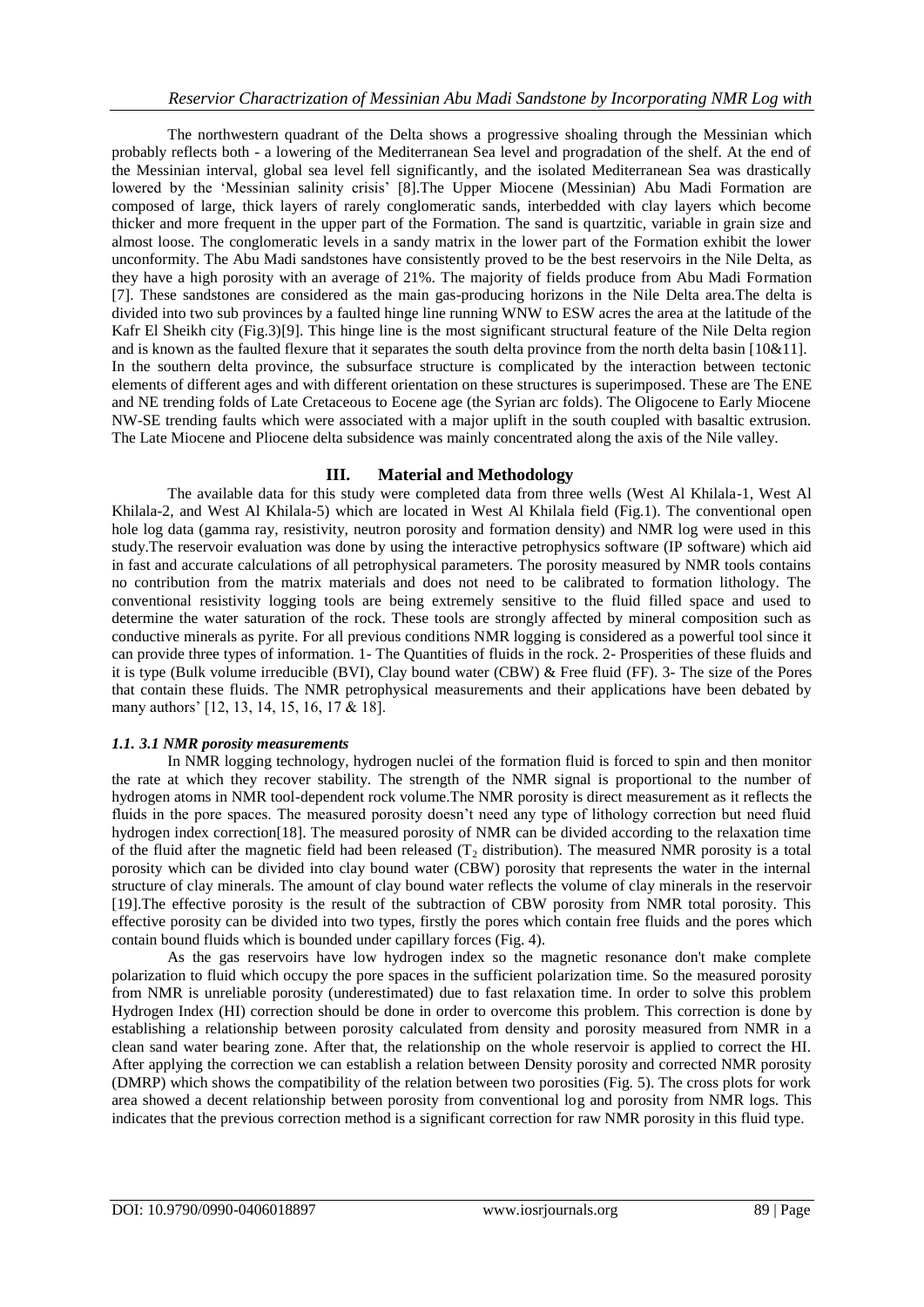## *1.2. 3.2NMR permeability calculations*

NMR permeability transforms are based on the relationship between the NMR  $T<sub>2</sub>$  distribution and pore size distribution. In clastics rocks, this relationship is fairly consistent. The  $T_2$  is the border line between BVI and FFI which differentiate between micro porosity and macro porosity. Both of the two previous parameters are representing the main parts of Coates equation[20], which is used in the calculation of permeability from NMR logs.

## K= [(φ/C)<sup>2</sup> (FFI/BVI)]<sup>2</sup>

The standard cutoff for BVI should be used in case of BVI cutoff not measured from core plugs within the area and in this case the calculated permeability should be compared with core permeability if it available. The standard BVI cutoff is 33 m sec for sandstone and 90 m sec for carbonate reservoir (Fig. 6)[21].

#### *1.3. 3.3NMR pore size distribution*

The NMR technology has some limitations of pore size distribution. In case of presence of two fluids within the pore (hydrocarbons and water) it is disturbed the bins distribution which reflects the pore size.

The bins resulted from the NMR tool reflects different decay time of hydrogen presented at the pores 4 m sec, 8 m sec, 16 m sec, 32 m sec, 64 m sec, 128 m sec, 256 m sec and 512 m sec. As the decay time is being short, it reflects a small pore size and as the decay time being longer, the pore size being coarse so each bin is representing a range of pore sizes starting from the smallest 0 m sec and ending by the coarsest 512 m sec[21]. In case of water wet rock, The  $T_2$  value of single pore is proportional to the surface to volume ratio of the pore, which is a measure of the size of the pore. Thus, the observed  $T<sub>2</sub>$  distribution of all pores in the rock represents the pore-size distribution of the rock (Figs.  $7 \& 8$ ).

#### *1.4. 3.4NMR in water saturation calculations*

The NMR logging tools are measuring in highly invaded zone in which only residual formation fluids can be traced. The water saturation evaluation depend on many important factors as porosity, formation resistivity and water resistivity so when these factors have low uncertainties, the water saturation value will be very reliable. Using corrected NMR effective porosity in integration with shallow resistivity and deep resistivity the true formation saturations will be determined.

#### **IV. Results and Discussions**

#### *1.5. 4.1West Al Khilala-1 well*

Over the interval from 9920 ft. Md to 10,050 ft. measured depth the NMR log give good results which enhanced the formation evaluation for the previous intervals. The corrected effective porosity over this interval ranges from 12.7 to 33.6 % with average porosity 21 % which is matched with effective porosity measured by conventional electric logs. The maximum value of permeability over this interval is 1082 md with average value reaches 131 md. The average bound fluid volume which includes the summation of CBW and BVI is 7 % over sand interval but reaches 30 % over shaly intervals. The porosity derived from density used for correction of NMR porosity ranges from 9 to 34.6 % over the interval with average 26 %. The water saturation was calculated based on corrected NMR porosity which reaches 37 % over the reservoir interval but average irreducible water saturation based on CBF reaches to 27% (Fig. 9).The main reservoir interval is divided into two segments according to variety of major grain size. The first interval from 9920' to 9948' the grain size distribution within this interval is mainly medium to coarse grain size silt, very fine to fine sand with low percent of medium sand and very coarse sand with small amount of clay (Fig. 10).The second interval from 9950ft to 10,050ft, the grains which form this interval can be classified into medium silt to coarse silt and very fine to fine grain size sand with minor amount of clay (Fig. 11).

#### *1.6. 4.2West Al Khilala-2 well*

For continuing high resolution formation evaluation NMR log was recorded over the reservoir interval in W. Al Khilala-2 well. The corrected NMR porosity over this interval ranges from 14.5 to 27 % with 21.5 % as average value. The permeability over this interval ranges from 0.18 md to 1924 md with average value reaches to 276 md. The average bound volume irreducible ranges from 8 to 12 % over reservoir interval with free fluid volume ranges from 16 to 18 %. The porosity derived from bulk density which used in NMR porosity correction ranges from 8.5 to 33 % with average value reaches 24.5% where the water saturation reaches to 37 % where the average irreducible water saturation reaches to 27%. The previous results of NMR log show a good match with conventional and special core analysis results (Fig.12).The grain size distribution over the reservoir interval is mainly composed of very fine to fine sand with some medium to coarse grain size sand (Figs.13  $\&$ 14). The grain size distribution of special core analysis for some selected plugs shows a medium pore size which coincide with the very fine to fine sand size (Fig. 15).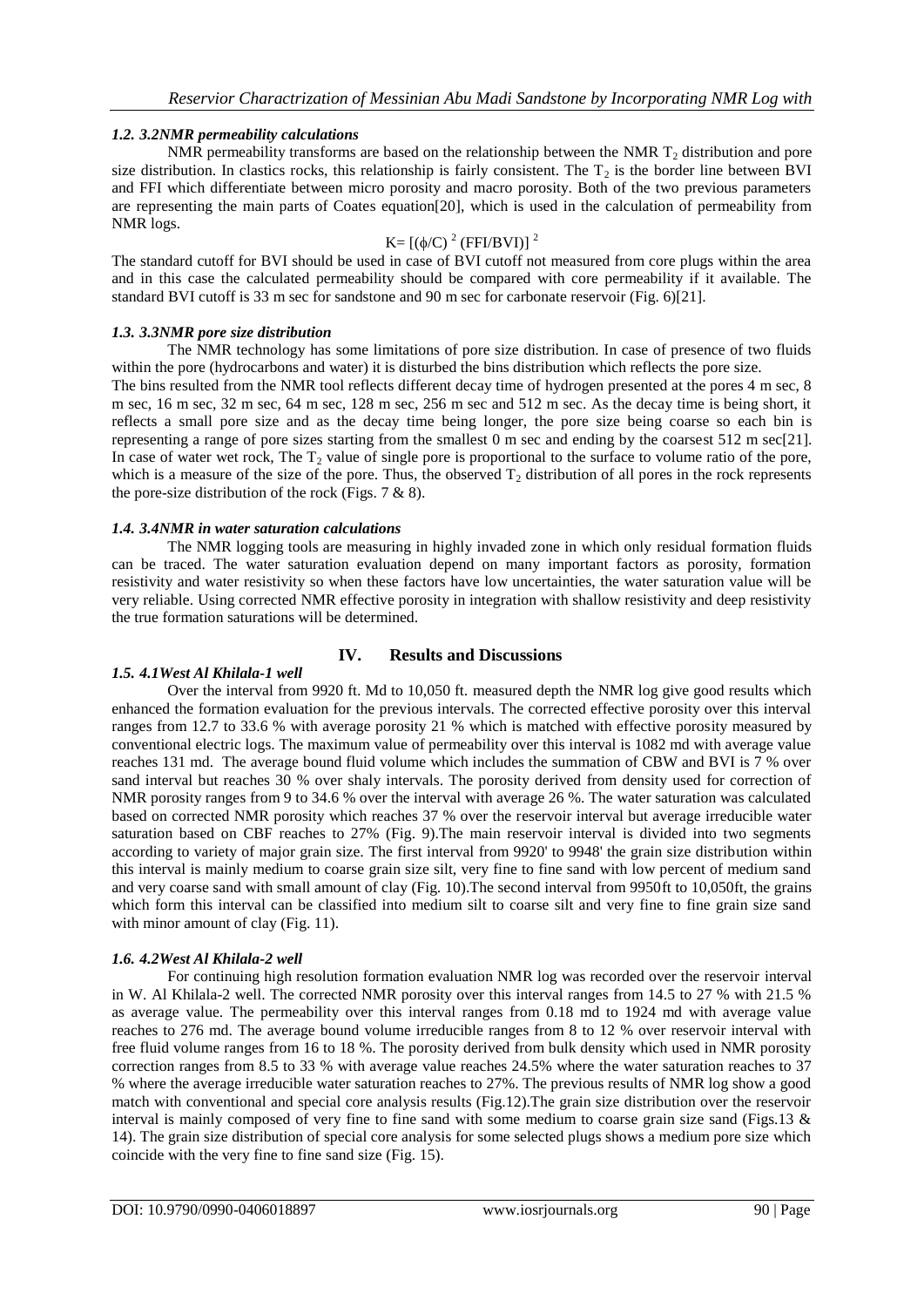## *1.7. 4.3 West Al Khilala-5 well*

The NMR processed interval over this well is from 10,222ft to 10,280 ft. The corrected effective NMR porosity ranges from 10.7 to 30 % with 21 % as an average value. The calculated permeability started from nil up to 1821 md with average value of 250 md. The density porosity ranges from 5 to 31 % with average value of 22.5 %. The average bound volume irreducible is 6 % where average free fluid of 12 %. The average water saturation reaches to 41 % where irreducible water saturation reaches to 30%.The NMR log results show good match with conventional core analysis porosity, permeability and water saturation of W. Al Khilala-5 (Fig.16).The pore size distribution shows that the interval is composed mainly of very fine to fine sand with medium to coarse grain silt with minor amount of clay (Fig. 17).



**Fig. 1:** Location map for the area of study.



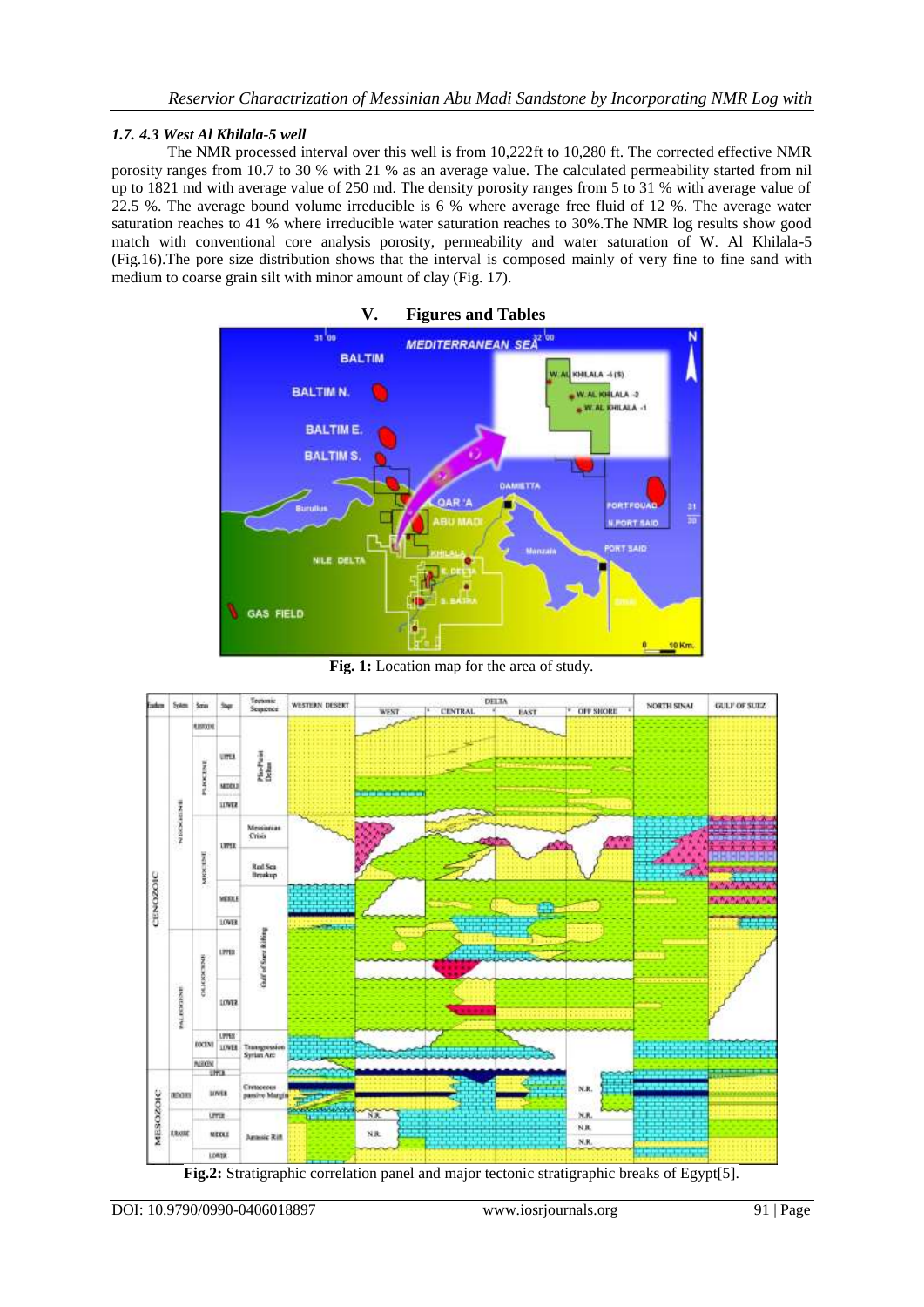

**Fig.3:** Main subsurface structures of the Nile Delta region (redrawn after Sestini, 1989).



**Fig. 4:** The Porosity types according to  $T_2$  distribution cutoff.

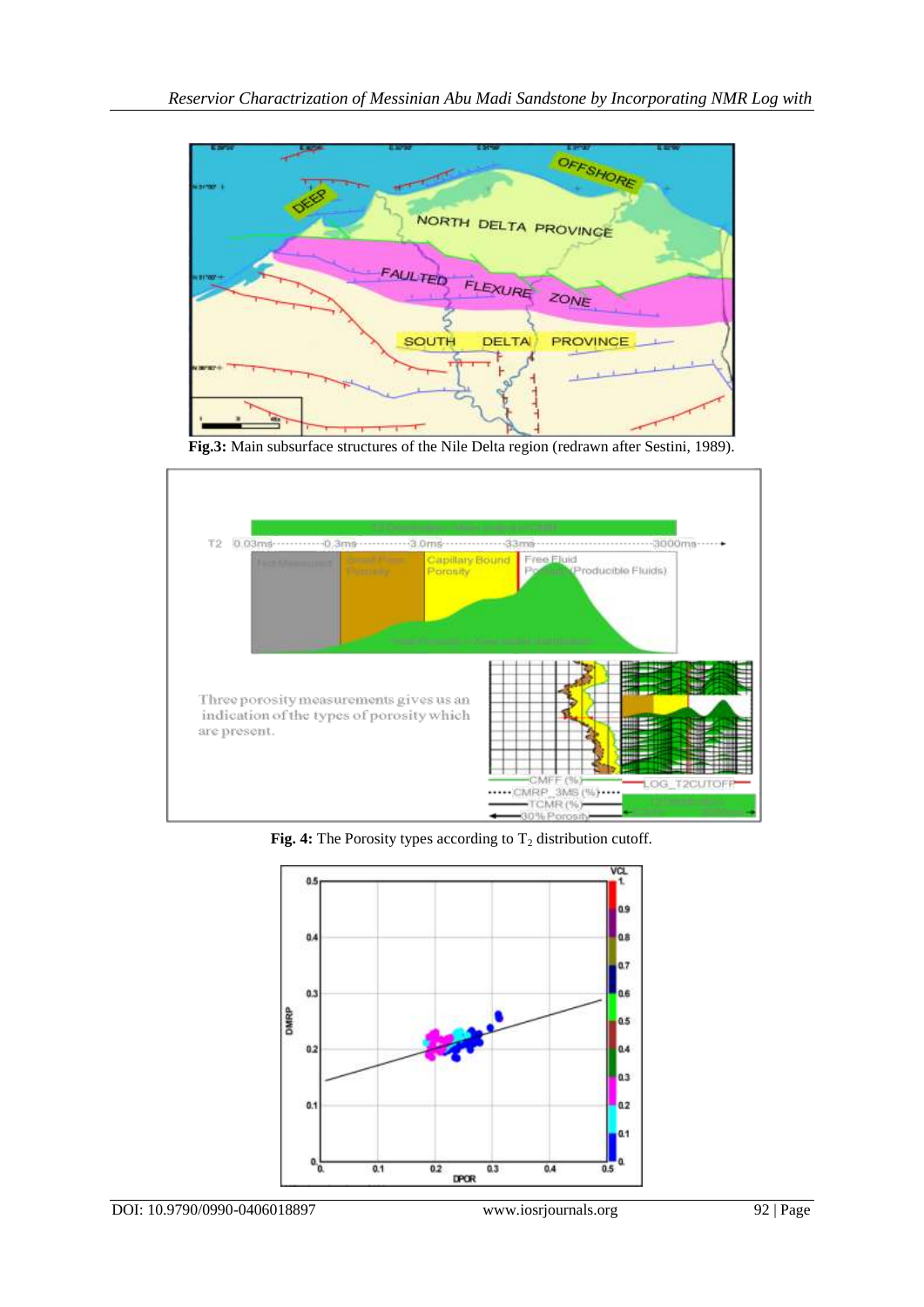

**Fig. 5:** The relation between density derived total porosity and DMRP of well W. Al Khilala-5well.





DOI: 10.9790/0990-0406018897 www.iosrjournals.org 93 | Page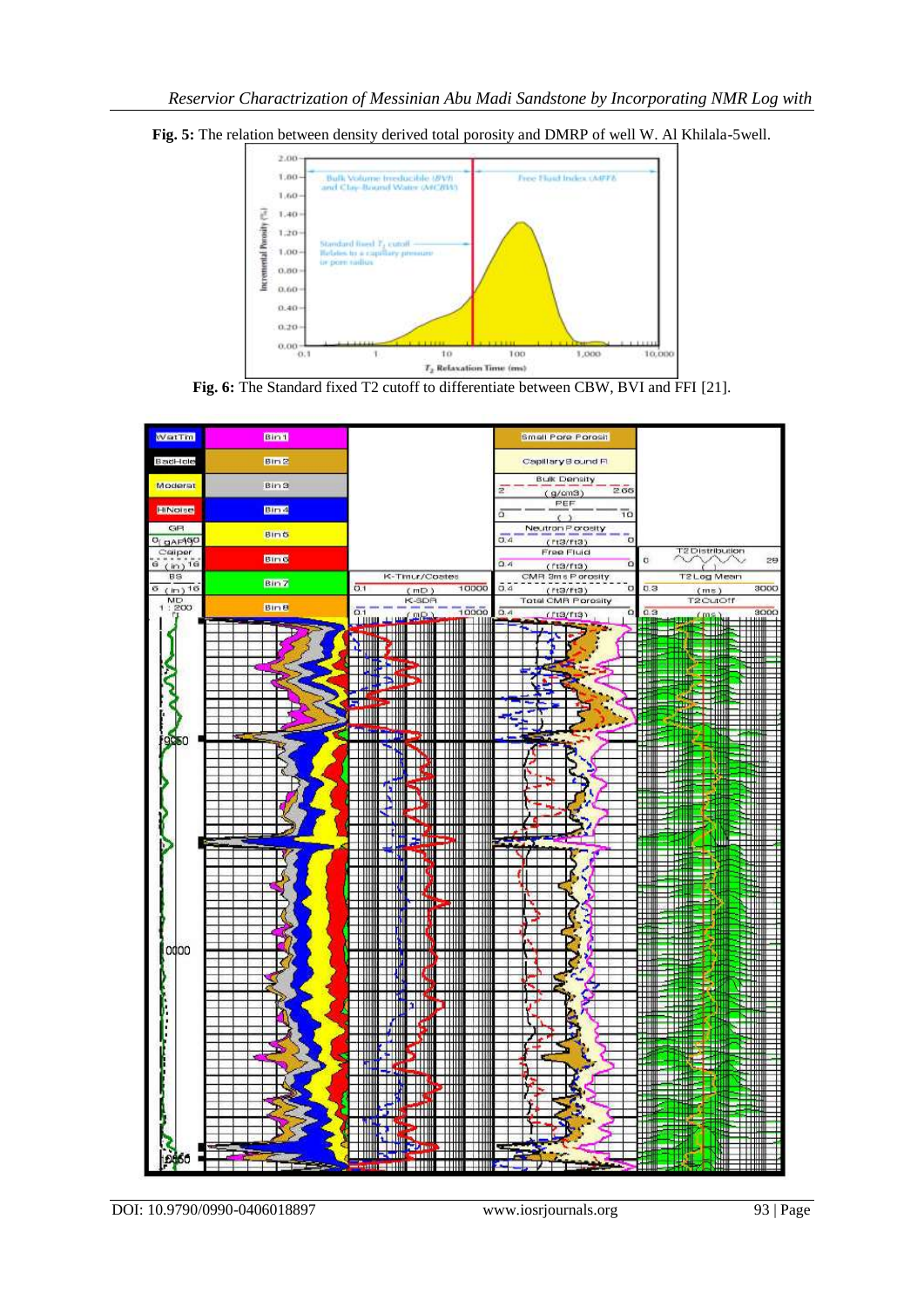**Fig.7:** Bin porosity display over interval 9920' – 10,050' for W. Al Khiala-1 Well.

|     |  | Bin 1, 0.3 - 1 ms, Very small pores (clay bound)              |                 |
|-----|--|---------------------------------------------------------------|-----------------|
| Bm2 |  | 1 - 3 ms, Small pores (Clay bound)                            | <b>MINTS</b>    |
|     |  | Bin 3. 3 - 10 ms, micro-pore capillary Bound                  | Wern 38         |
|     |  | Bin 4. 10 - 33 ms, fine-grained capillary Bound (Small pores) | ill mo.d.       |
|     |  | Bin 5. 33 - 100 ms, medium pore size                          | <b>Biaro 10</b> |
|     |  | Bin 6, 300 - 300 ms, large pore size                          | <b>HITLE</b>    |
|     |  | Bin 7. 300 - 1000 ms, lager pore size, Late decay             | <b>HmZ</b>      |
|     |  | Bin 8, 1000 - 3000 ms, (very large pore size) Very late decay | <b>Hine</b>     |

**Fig.8:** Bin porosity distribution scale for pore size.



**Fig.9:** Analog of West Al Khiala-1 well.



**Fig. 10:** Pore size distribution over the interval 9920' to 9948' of w. Al Khilala-1

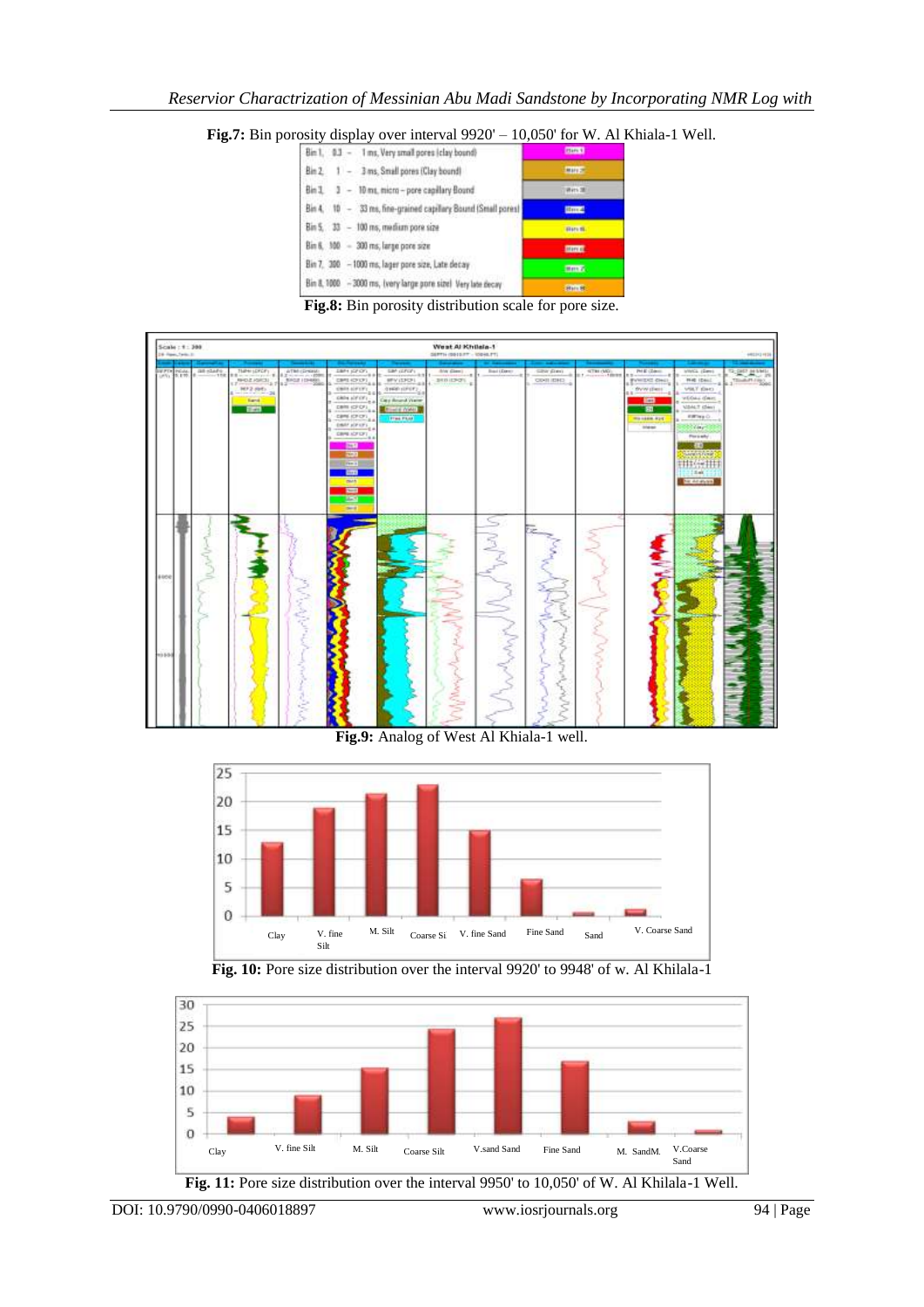







**Fig. 14:** Pore size distribution over the interval 10,000' to 10,050' of W. Al Khilala-2 well.

DOI: 10.9790/0990-0406018897 www.iosrjournals.org 95 | Page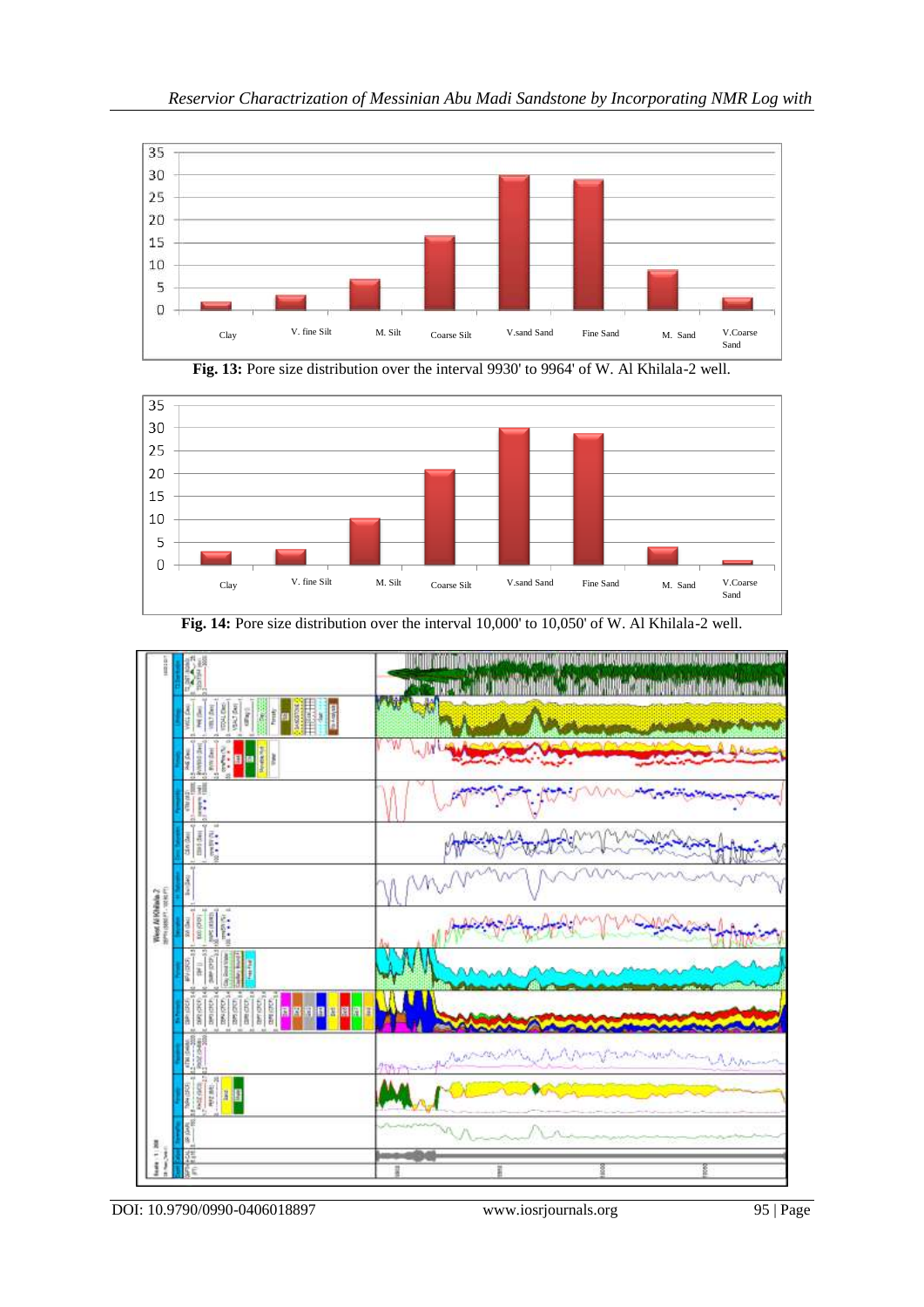

# **Fig. 15:** Analog of West Al Khiala-2 well.

**Fig. 16:** The pore size distribution of a two samples from core analysis of W. Al Khilala-2 well.